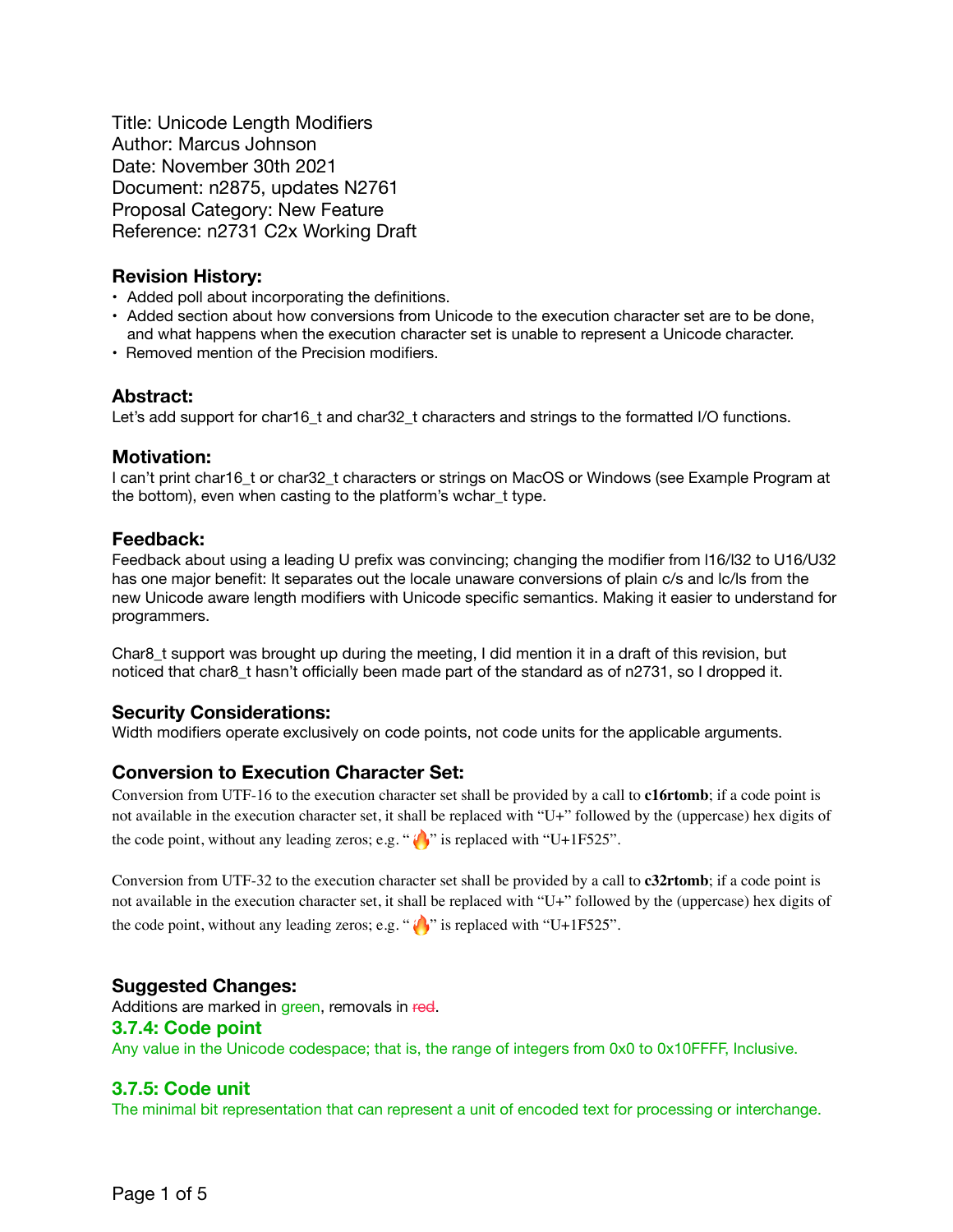The Unicode Standard mandates at least 8-bit code units in the UTF-8 encoding form, 16-bit code units in the UTF-16 encoding form, and 32-bit code units in the UTF-32 encoding form.

The maximum number of code units per code point is as follows: 4 code units per code point for UTF-8; 2 code units per code point for UTF-16; 1 code unit per code point for UTF-32.

(WG14 should vote on incorporating the definitions into the standard separately from the other changes in this proposal)

### **7.21.6.1 The fprintf function:**

### **§7 The length modifiers and their meanings are:**

U16 Specifies that a following c or s conversion specifier applies to a **char16\_t** or **char16\_t\*** argument respectively; width modifiers operate on code points.

U32 Specifies that a following c or s conversion specifier applies to a **char32\_t** or **char32\_t**\* argument respectively; width modifiers operate on code points.

### **§8 The conversion specifiers and their meanings are:**

 $(c)$ : If no  $\frac{1}{2}$  length modifiers is are present

If a U16 length modifier is present, the argument shall be a character of **char16\_t** type. (The allowable range for UTF-16 characters is 0x0-0xFFFF, except the Surrogate Range of 0xD800-0xDFFF, inclusive). Printing a lone Surrogate is undefined behavior.

If an U32 length modifier is present the int argument is converted to a UTF-32 encoded code point of type **char32\_t**.

For conversion to the execution character set, see Conversion To Execution Character Set section of this proposal.

 $(s)$ : If no  $\frac{1}{2}$  length modifiers is are present

If a width is specified, no more than that many bytes are written, or code points for the **char16\_t\*** and **char32\_t\*** types.

If an U16 length modifier is present, the argument shall be a pointer to storage of **char16\_t\*** type.

If an U32 length modifier is present, the argument shall be a pointer to storage of **char32\_t\*** type.

#### **7.21.6.2: The fscanf function:**

#### **§11 The length modifiers and their meanings are:**

U16 Specifies that a following c or s conversion specifier applies to a **char16\_t** or **char16\_t\*** argument respectively; width modifiers operate on code points.

U32 Specifies that a following c or s conversion specifier applies to a **char32\_t** or **char32\_t**\* argument respectively; width modifiers operate on code points.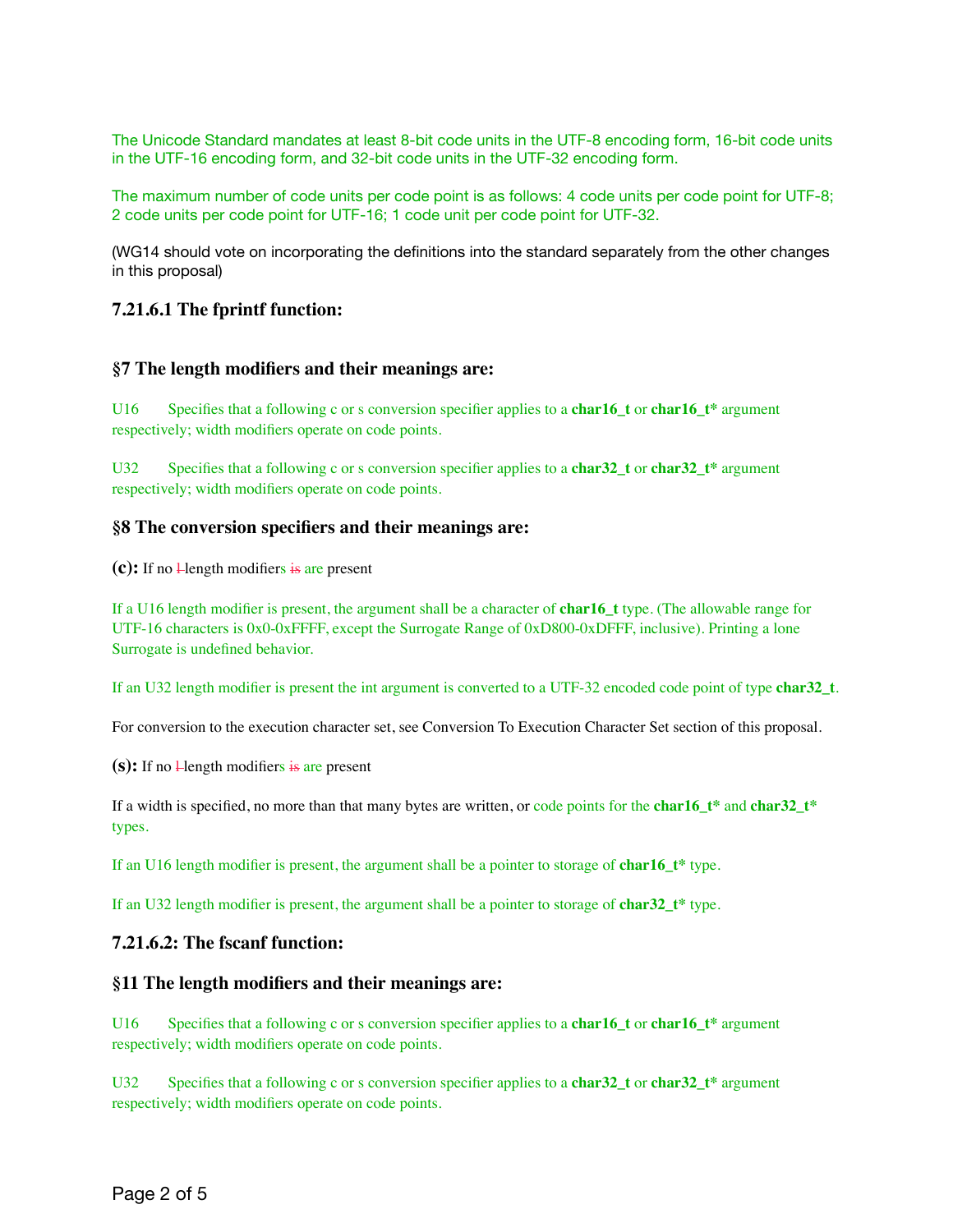# **§12 The conversion specifiers and their meanings are:**

**(c):** Matches a sequence of characters or code points if a U16 or U32 length modifier is present of exactly the number specified by the field width (1 if no field width is present in the directive).

**P2:** If no  $\frac{1}{2}$  length modifiers is are present

If a U16 length modifier is present, the argument shall be a character of **char16\_t** type. (The allowable range for UTF-16 characters is 0x0-0xFFFF, except the Surrogate Range of 0xD800-0xDFFF, inclusive) Printing a lone Surrogate is undefined behavior.

If a U32 length modifier is present, the argument shall be a character of **char32\_t** type.

For conversion to the execution character set, see Conversion To Execution Character Set section of this proposal.

**(s):** 

**P2:** If no **H**ength modifiers is are present

If a U16 length modifier is present, the argument shall be a character of **char16\_t\*** type.

If a U32 length modifier is present, the argument shall be a string of **char32\_t\*** type.

**([): P2:** If no **Hength** modifiers is are present

If a U16 length modifier is present, the argument shall be a string of **char16\_t\*** type.

If a U32 length modifier is present, the argument shall be a string of **char32\_t\*** type.

# **7.29.2.1 The fwprintf function:**

**§4p3:** or the maximum number of wide characters or code points when a U16 or U32 length modifier is present to be written for s conversions.

### **§7 The length modifiers and their meanings are:**

U16 Specifies that a following c or s conversion specifier applies to a **char16\_t** or **char16\_t\*** argument respectively; width modifiers operate on code points.

U32 Specifies that a following c or s conversion specifier applies to a **char32\_t** or **char32\_t**\* argument respectively; width modifiers operate on code points.

For conversion to the execution character set, see Conversion To Execution Character Set section of this proposal.

### **§8 The conversion specifiers and their meanings are:**

 $(c)$ : If no  $\frac{1}{c}$  length modifiers is are present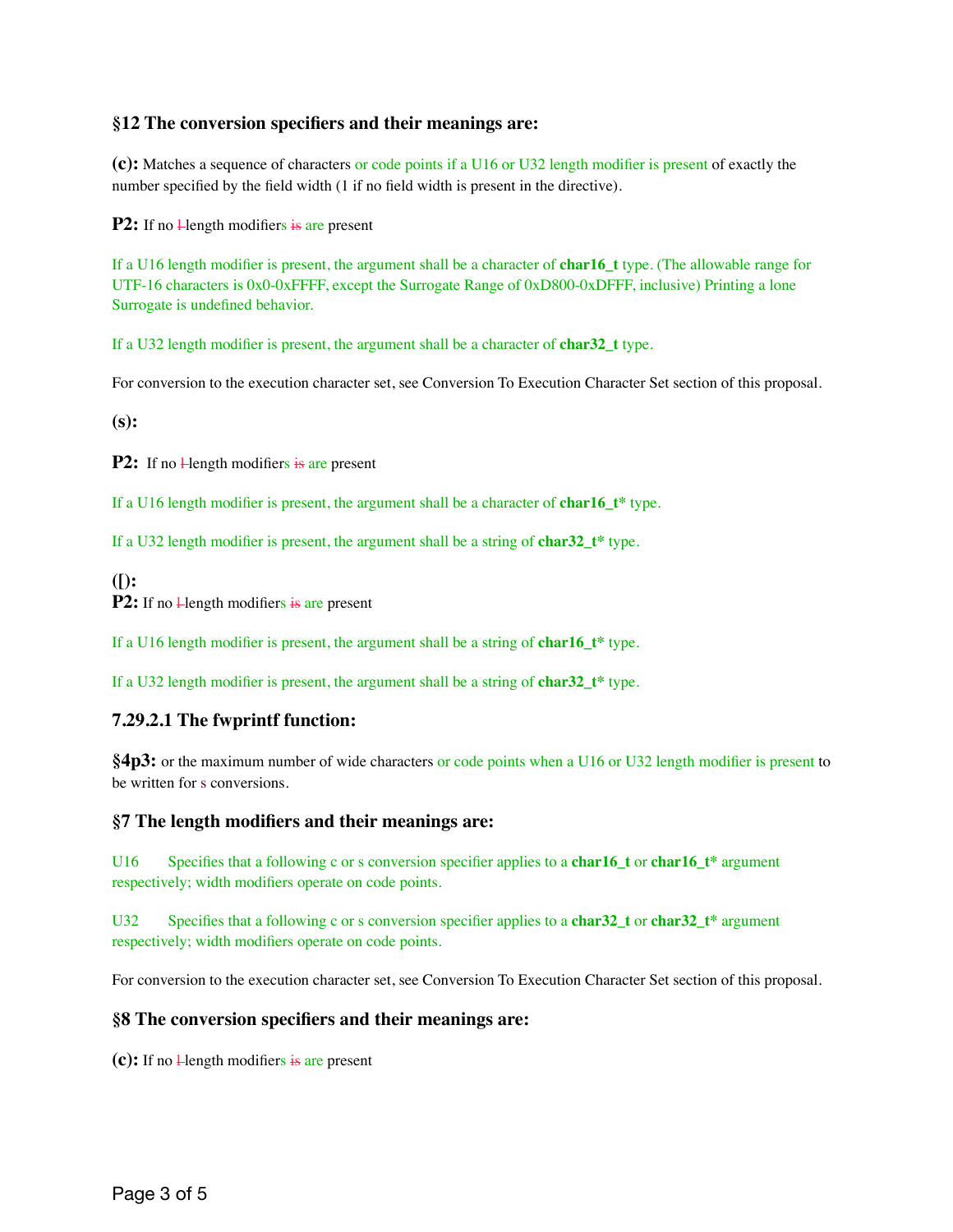If a U16 length modifier is present, the argument shall be a character of **char16\_t** type. (The allowable range for UTF-16 characters is 0x0-0xFFFF, except the Surrogate Range of 0xD800-0xDFFF, inclusive) Printing a lone Surrogate is undefined behavior.

If a U32 length modifier is present, the argument shall be a character of **char32\_t** type.

 $(s)$ : If no  $\frac{1}{2}$  length modifiers is are present

If a U16 length modifier is present, the argument shall be a string of **char16\_t\*** type.

If a U32 length modifier is present, the argument shall be a string of **char32\_t\*** type.

### **7.29.2.2 The fwscanf function**

#### **§11 The length modifiers and their meanings are:**

U16 Specifies that a following c or s conversion specifier applies to a **char16\_t** or **char16\_t\*** argument respectively; width modifiers operate on code points.

U32 Specifies that a following c or s conversion specifier applies to a **char32\_t** or **char32\_t**\* argument respectively; width modifiers operate on code points.

For conversion to the execution character set, see Conversion To Execution Character Set section of this proposal.

#### **§12 The conversion specifiers and their meanings are:**

 $(c)$ : If no  $\frac{1}{2}$  length modifiers is are present

If a U16 length modifier is present, the argument shall be a character of **char16\_t** type. (The allowable range for UTF-16 characters is 0x0-0xFFFF, except the Surrogate Range of 0xD800-0xDFFF, inclusive) Printing a lone Surrogate is undefined behavior.

If an U32 length modifier is present, the argument is of type **char32\_t**.

 $(s)$ : If no  $\frac{1}{2}$  length modifiers is are present

If a U16 length modifier is present, the argument shall be a pointer to storage of **char16\_t\*** type.

If a U32 length modifier is present, the argument shall be a pointer to storage of **char32\_t\*** type.

 $(\cdot)$ : If no  $\downarrow$  length modifiers is are present

If a U16 length modifier is present, the argument shall be a string of **char16\_t\*** type.

If a U32 length modifier is present, the argument shall be a string of **char32\_t\*** type.

### **Example Program (Tested with Xcode 13.1 and Visual Studio 2019):**

#include <stdint.h> #include <stdio.h> #include <wchar.h> #if defined(\_\_has\_include) && \_\_has\_include(<uchar.h>)